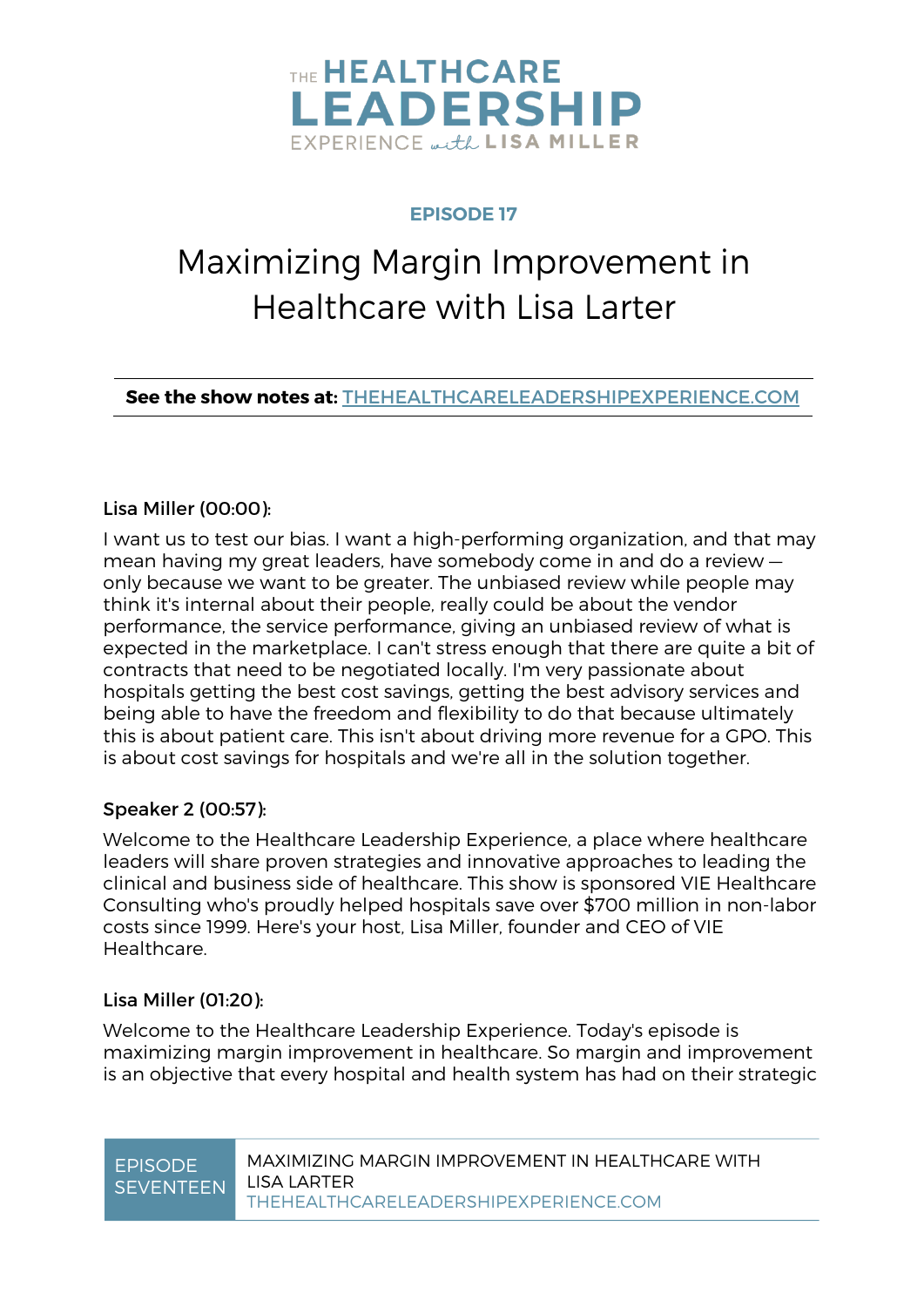

initiative for years. There are specific reviews, work streams, to not only improve, but to exceed industry norms. So today we're going to discuss some of the challenges and opportunities. We're going to begin with, Lisa, a discussion on what gets in the way. So for those of you who have joined us on this episode, we are fortunate to have Lisa Larter, who's our producer joining us now on the show. So you'll hear Lisa and Lisa discuss healthcare topics. So welcome, Lisa.

### Lisa Larter (02:09):

Thanks for having me.

### Lisa Miller (02:10):

Welcome, it's great to have you. So, I want to begin with what are the challenges? What, what gets in the way? And I think there's several reasons. One is just competing priorities, right? Unexpected, urgent issues like COVID, right? I mean, so certainly for the last almost I would say 18 plus months, we've had to have the challenges of COVID. So that's going to get in the way of margin improvement initiatives. And completely, you know— legitimate — I think one of the pivots and one of the things is we debrief and look at those uncertainties and competing priorities and how we can handle those things as an organization is — they're always going to happen. They're always going to be there.

So should we have a dedicated that — whether it's two to five people — and they are focused on strategic initiatives and they don't get pulled into kind of those urgent issues. And we're going to talk about that more in a moment, but I think that's a way to handle competing and unexpected urgent issues like COVID because they do present a challenge as we're trying to focus on margin improvement initiatives, right? And those margin improvement initiatives has to be a, a pillar for economic certainty for hospitals. So they have to always have those margin improvement initiatives going, regardless of those competing priorities.

Number two, things are good enough. And you know, the organization has 3, 4, or 5% of operating margin when things are okay. And, you know, unfortunately, their organization's not enough pain. And usually, one of the big drivers to change is discomfort, pain. And so just being good enough sometimes is what gets in a way of being great. But why would you want to leave unnecessary costs or unnecessary spending, or margin improvement opportunities left untapped? I mean, what would be the reason? Why would you want to pay more? Why would you not want to go through and look at utilization? So, I think good enough gets in the way. Number three-

### EPISODE **SEVENTEEN**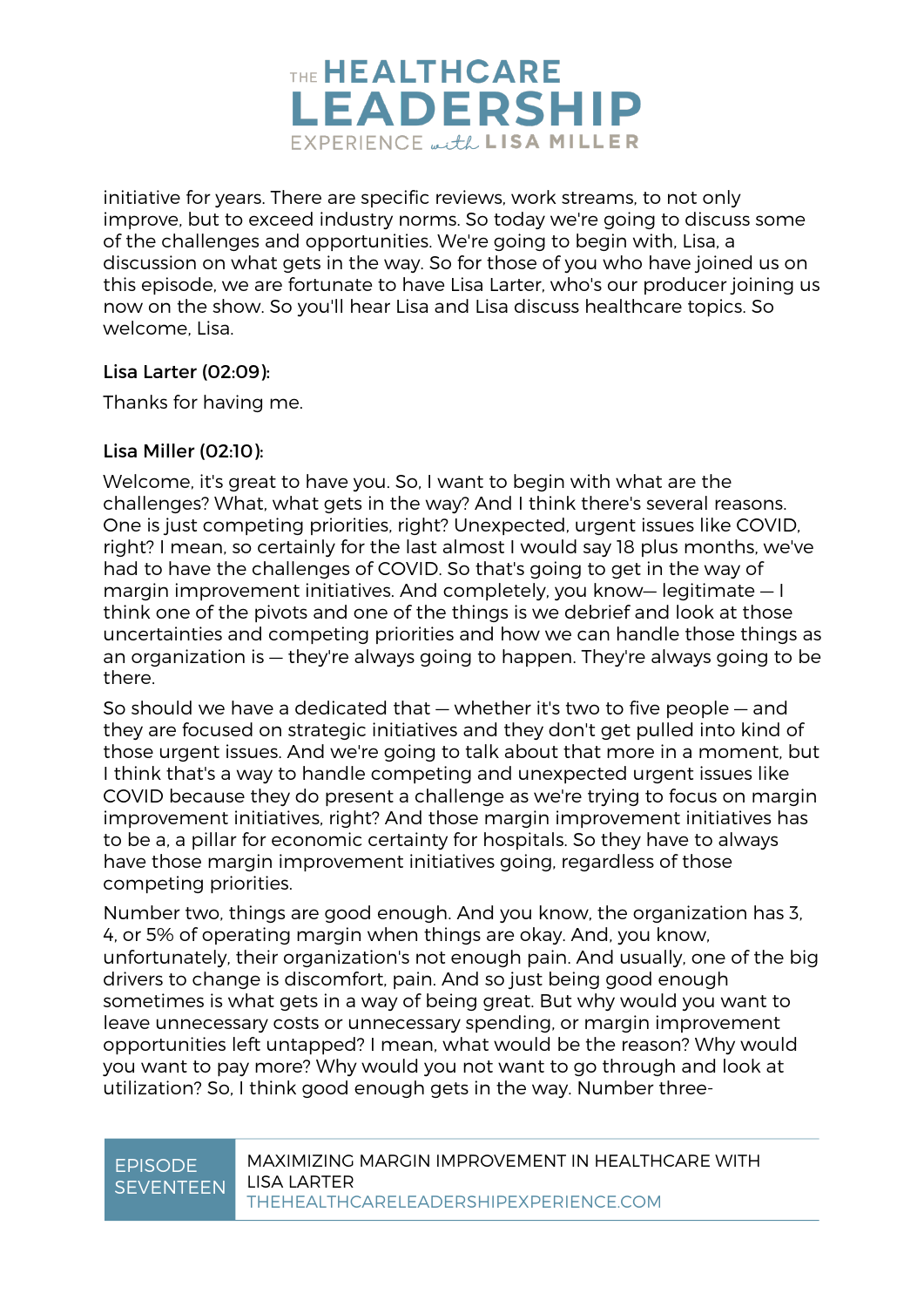

### Lisa Larter (04:26):

Good enough is the enemy of great.

### Lisa Miller (04:27):

Yeah. Good. Yeah. And I, and actually, I actually see that as the, probably one of the biggest things that gets in the way, you know what — we've always done it this way. We're, we're doing okay. Our GPO has benchmarked us and said that we're one of the, they're, they're top contract utilizers and, you know, we're, we're doing good enough. So we're okay. Number three, we did this review two years ago and we did this analysis two years ago and so we don't need to do it.

And, and I agree, listen, you don't want to be looking at these same margin improvement initiatives every month in the exact specific way. But I do think there needs to be an annual cadence to looking at clinical costs, looking at your contracting, looking at utilization. I do think that it does need to cycle because one of the biggest opportunities is putting something into place whether that's standardization, whether that's clinical cost savings, a contract cost savings. And then in six or seven months, for some reason, things aren't happening the way they started.

So I do think this annual review is also something that needs to be put in place, what gets in the way? And having an unbiased review and an unbiased review is uncomfortable. Who really want someone to come in and say, you could have done that better? And I know it's uncomfortable, but I do think it's a very powerful way, if you're willing to put yourself in situation to say, listen, I may not know everything, I put my best foot forward. I tried, but I'm going to bring an expert in and I'm going to have an unbiased review.

Or I may have people who are doing a fantastic job, they could be best in class. And it's not an indication of I'm thinking that they don't do a good enough job. It's because I want us to test our bias. I want a high performing organization and that may mean having my great leaders have somebody come in and do a review only because we want to be greater.

### Lisa Larter (06:33):

Lisa, I agree with you that having an outside party look at what you're doing can be incredibly uncomfortable. But I think that there's two sides to it. Sometimes that outside party is able to identify opportunity for your team to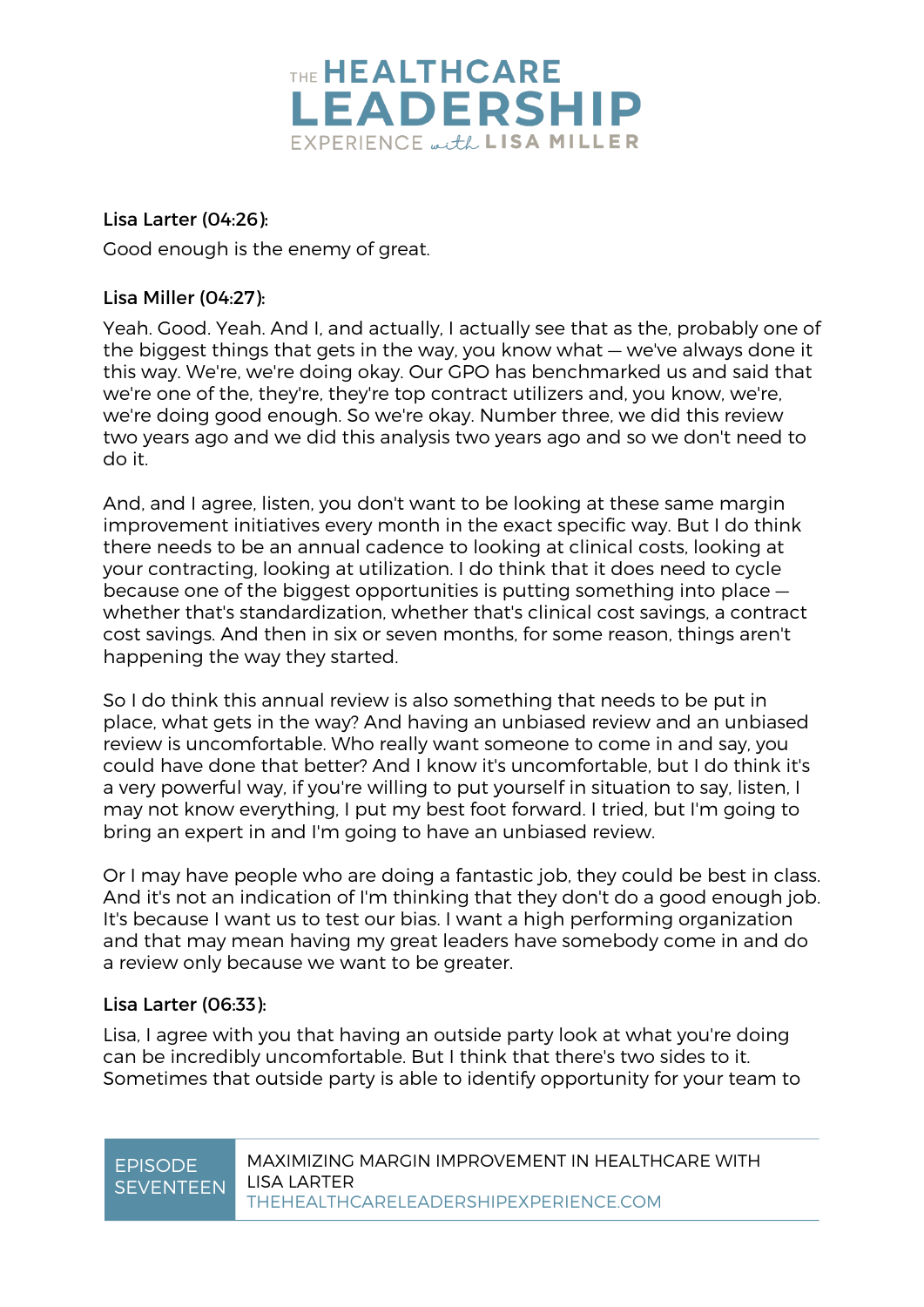

do better. And sometimes that outside party is able to validate that you guys are doing everything you need to do. So I think true leadership is not afraid of the unbiased review because they want to know what they don't know and they want to know how their team is performing.

### Lisa Miller (07:08):

Yeah. I love that because when we work with hospitals, we do both, right? So we are putting together a list of things that their team has done an amazing job of. Like, there is no opportunity here, your team has done phenomenal work. And I think it does validate and I think it's equally as important, validating successes and validating opportunities. And I think that, you know, that's, that's a great nuance.

### Lisa Larter (07:33):

You can't look at the unbiased review is a gotcha game.

### Lisa Miller (07:36):

Right.

### Lisa Larter (07:36):

It's not about catching people doing things wrong. It's about uncovering opportunity and finding the things that people are doing right. And I think it requires a really confident leader to do that.

### Lisa Miller (07:47):

Yes. And the unbiased review could be about the vendors. And that's key because for us having the ability to see across the country, across hospitals, different sizes, being able to see, you know, vendor terms or vendor behavior, you know, we're able to say, wait a minute, this is something that needs to be put in check. This is a good idea to have a quarterly business review, or this is a low-performing vendor that, you know, needs more accountability.

And so the unbiased review — while people may think it's internal about their people — really could be about the vendor performance, the service performance, giving an unbiased review of what is expected in the marketplace. So, you know, it's a great point of view that there's ways to, to look at it from different perspective, Lisa. And I think the other thing that gets in the way as we round this out is sometimes, you know, we don't have the systems in place in the planning in place.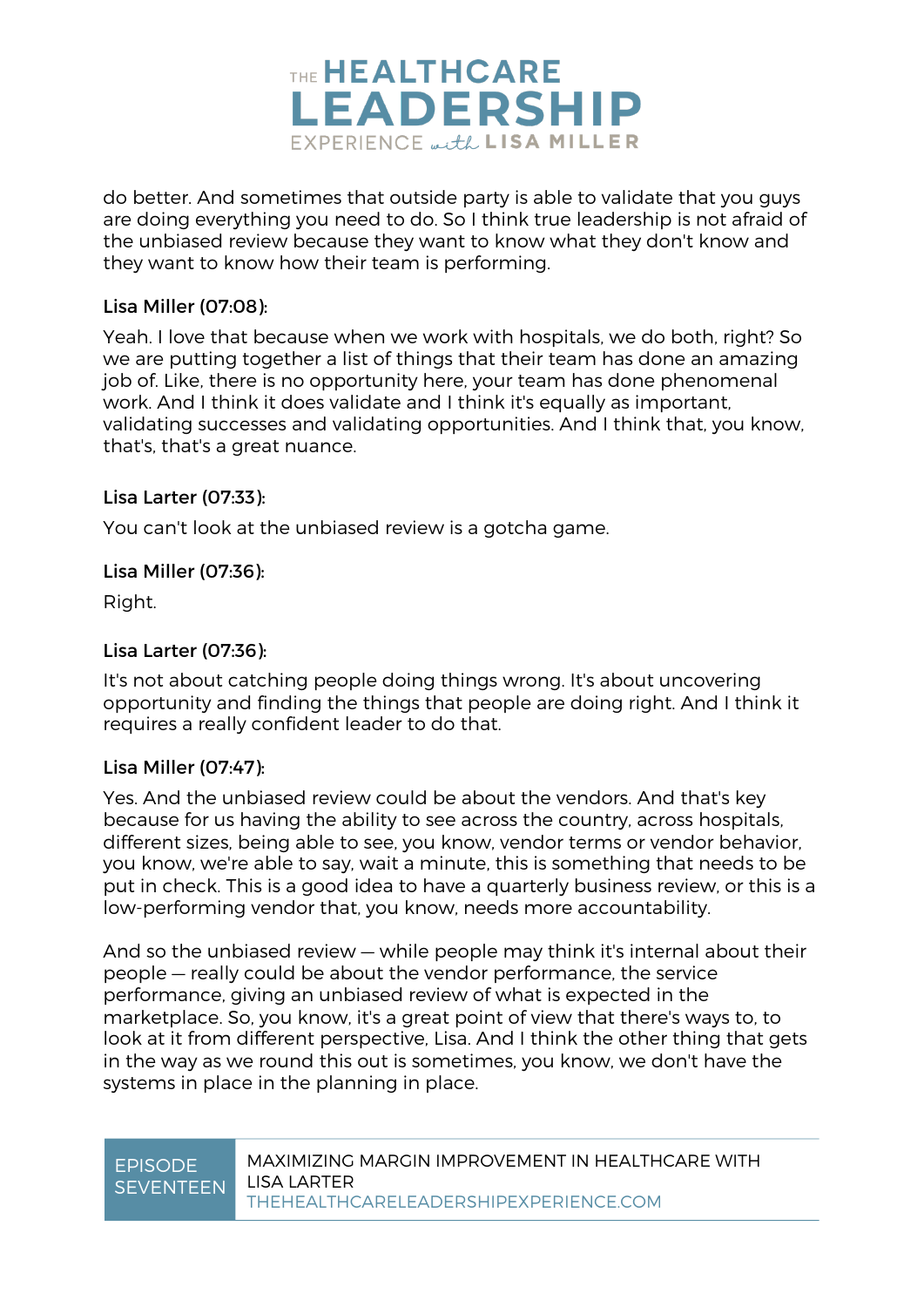

And we look at margin improvement initiatives as fixing a problem. There's an increase in the budget or overall, we have to solve certain problems. And I really believe that this having this system, this discipline, this planning in place where these margin improvement initiatives come around every year or two, and they come around in very specific ways, they just, they're not a reactionary margin improvement process. They are a systematic margin improvement process. One of our clients years ago, we started an initiative, and the CFO says, yeah, we do this every two years.

Lisa, every two years, we have someone come in and review our purchased services spend or review our clinical costs. It's part of how we build in and report out to the board, it's part of our process — no matter if we've had a fantastic year or a challenging year. And in fact, this hospital has one of the highest margins in the country and the CFO just has that part of their process. And, you know, they look at it also as giving their teams the ability to be successful, not just throwing them a goal that says, listen, here's the goal, go do it.

They actually put in place the resources and the tools to make them successful. And in fact, we were just called in recently to come back in and go through this process with them. And I, I think it's just a very visionary approach to be able to say, you know what, we require a lot from all of our people and we want to be able to support them. And the review is part of the process where we feel like we have an internal control, and we give our people the support because they have big goals that we give them.

### Lisa Larter (10:32):

Monitoring your margins should be a key standard in any organization. Uh, I mean, as a small business owner, I look at my margins on a monthly basis when I get my PNL and I look at the outliers and I look at, you know, where things are costing too much money? So it doesn't matter if you're a hospital or a business, you have an obligation to monitor your margins in real time. Otherwise, you run the risk of running into some really serious issues. And as we both know, when something is running amuck or it is completely offside and it goes for too long, it's that much harder to recoup the additional costs or to recover the wastes that a hospital has experienced. So, that makes complete sense.

### Lisa Miller (11:24):

Well, it's lost money. So if you catch something in month 8 versus catch it in 2, or you catch it on contract renegotiation month 36 or 48 or 47, those are all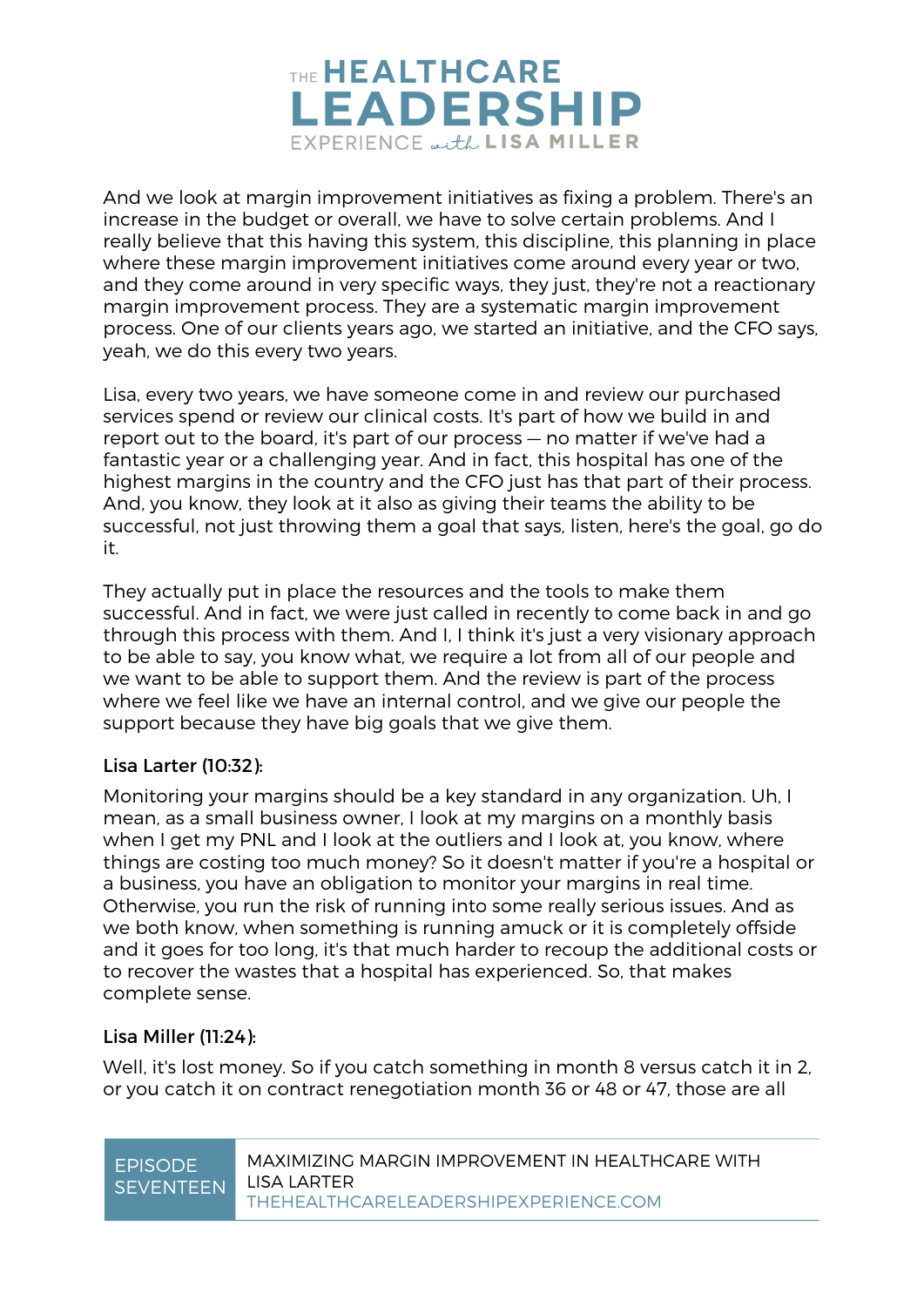

missed opportunities. Those are gone, you'll never be able to recoup again, ever.

### Lisa Larter (11:42):

Right. And even if you can get some of that money back, the time, effort, and energy to do so cost more money,

Right. Right. If it's a mistake, then I have to go put it together, spend the time and the resources and the aggravation really, because, you know, just because there's an error, I have to tell you, and you still don't want to give back that money. And it requires a lot of effort and aggravation, and you want to catch things in real times. It's a great point. So I get asked often, what are the biggest opportunities in margin improvements? And there's many, right? But I'm going to talk about five of them, but before we start kind of having that conversation about those five biggest opportunities, I think it's really important to talk about the strong foundation. As I mentioned earlier, really having a, you know, a strategic team, could be two to five people. They are not part of your process improvement department, but they are strategic margin improvement SWAT team.

They won't get pulled into ops, they won't get pulled into, you know, kind of these critical issues that come up. They stay focused on margin-improvement opportunities and they work with different departments. And every department, supply chain, finance, everyone has that contribution to support those margin improvement opportunities. But I will tell you separate from your process improvement department, having this really focused margin improvement team, we have seen, has been invaluable.

So, once you have this strong foundation in place, it really is the cost side. The non-labor cost side is still a bigger, the biggest opportunity. In fact, I think is still the largest opportunity. And unfortunately, I think there's some kind of misinformation — whether that's from GPOs saying you're on all of our contracts. And so, you know, you've optimized your costs as best as you can. I know that hospitals are looking at regional co-ops, but I will tell you the strategy of utilizing a GPO is important. And it's also important for a hospital to say, wait a minute, where are those areas that I can negotiate locally? I can have my own self-contracting.

And there's just still so much opportunity as we talk about purchased services spend, GPOs are starting to write those contracts and in effect, they're very, they tend to be very broader in nature. And the hospital still has to negotiate

### EPISODE **SEVENTEEN**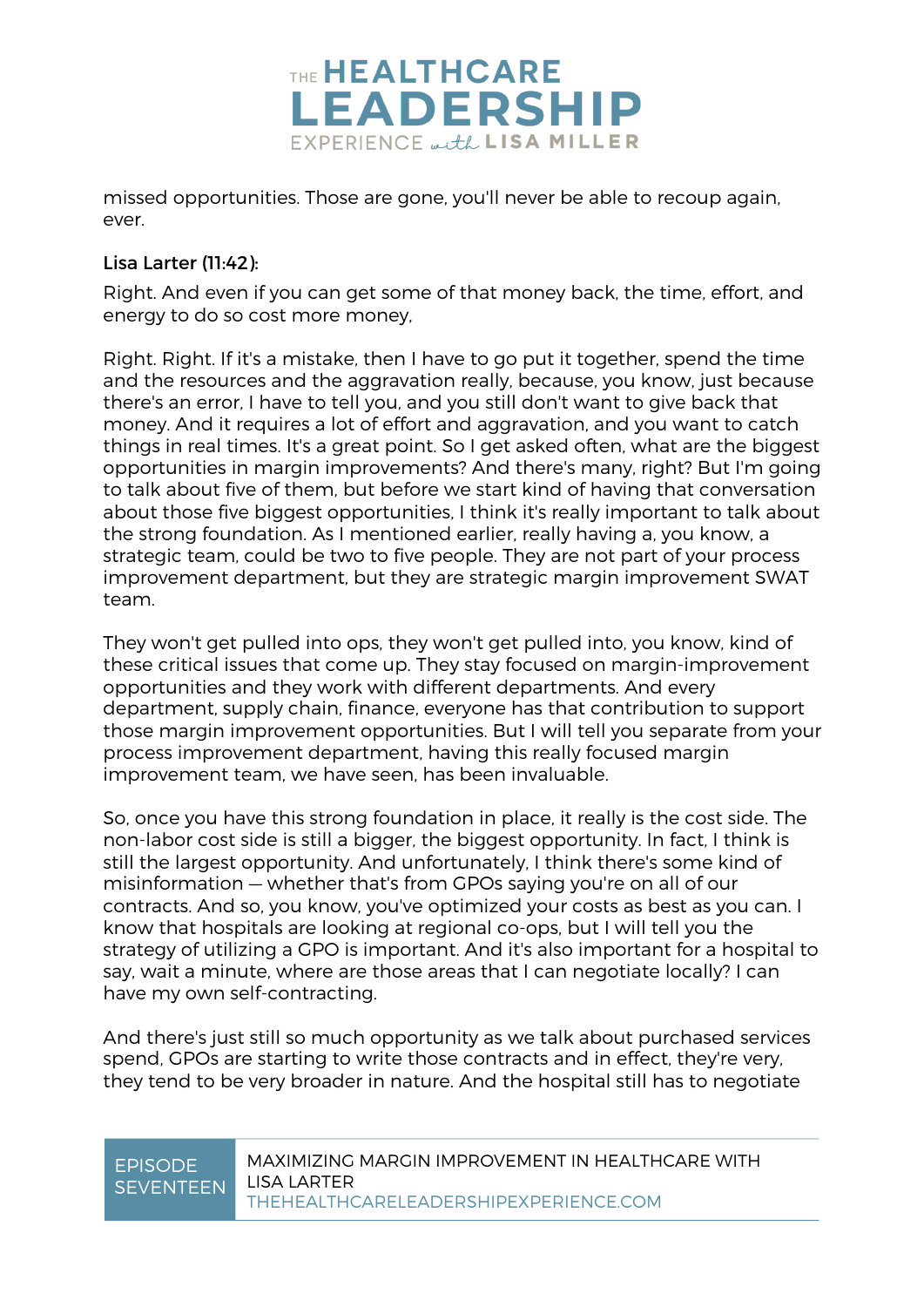

those pricing terms 'cause they're so regionalized. Again, I can't stress enough that there are quite a bit of contracts that need to be negotiated locally. And I say this not because I don't have issues with GPOs. GPOs are an important part of our ecosystem, but anything utilized as the only source, as the only answer, that's a problem. It speaks to the hospital being able to do what's best for the hospital, not being told what to do.

So, this whole area of non-labor costs, contracting, there is still a huge opportunities, huge opportunities to review your contracts, to self-contract, to be bold, to be visionary. You know, whether it's standardization, whether it's looking at insourcing or outsourcing or a combination — but looking at the cost side of the equation is still number one, the biggest opportunity. And engaging your physicians on the costs, those clinical costs operations side of, of the equation. So physicians control quite a bit of costs, right?

So whether it's, you know, implant costs or ordering, testing, you know, they control a big part of cost for hospital. And I think supporting those physicians with data is key. Giving them the data, they will make phenomenal decisions, they're scientists. So if you show them an ordering pattern or you show them competitive data on their utilization, if you show them the different costs, they're going to say, I didn't know that. Well, okay, that makes sense. We'll go ahead and use, you know, this product or this test. And if you need me, I'll support your pricing. Well, you know, I don't want you to spend more money. I'll support your pricing negotiation.

I think we just have to give physicians more information about costs. There's an interesting study done by JAMA. If you're interested, you can email me, and I can send it to you. They had two groups, they had a group, the operating room. It was surgical case cost, I believe it was a neuro specialty. And they had two sets of groups. One set where they gave the physicians their real actual costs after their cases. So it's real time, they're giving them the implant cost after their cases. And that group, just by showing them their costs, reduced their case costs, it was like 7.2%.

The other group, the control group, where they didn't get the cost information, were just performing their cases. They didn't get the case cost after their surgery, actually had their costs increase by 6.4%. Now, that's a, you know, 13 plus differential. So just by showing them the data, not telling them anything, not telling them what to do, just showing them there was a reduction. By not telling them anything, there was an increase. I think that's the strongest case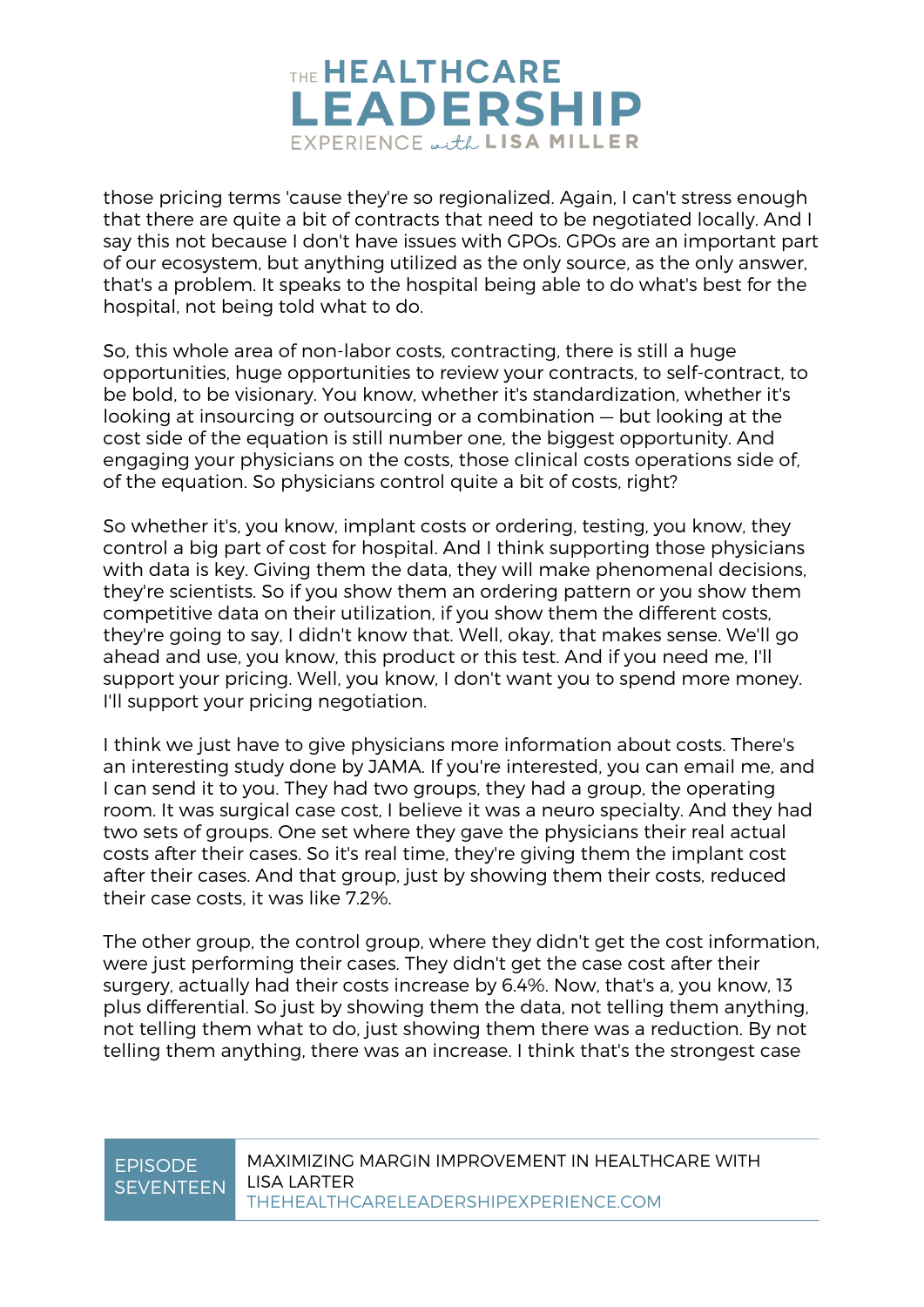

for our ability to be able to support doctors and physicians and giving them information.

I think the biggest thing we hear when we are presenting data to physicians, we never got this, Lisa, we've never seen anything like this. This makes sense. You put this in a way for us that is logical. You know, we know where the data comes from, you're showing us the data, it's our data. You're giving us this great analysis, you know, in four or five slides and yeah, we're on-board. And I think that's the biggest surprise, is I don't think enough physicians are getting the data they need.

### Lisa Larter (17:52):

Well, if we go back to episode 16, where you talked about creating an engaged organization and having people be cost-conscious and cost-aware, you can't be cost-conscious if you don't know what something costs.

### Lisa Miller (18:05):

Yeah. Good point.

### Lisa Larter (18:05):

Can you imagine going to the grocery store and there's no prices listed and you just pick up whatever you need? Now, some people could do that and find out what it costs once they get to the till. But most people make decisions around the products that they put in their cart based on the cost and the value and importance of the items. It just doesn't make sense that physicians are not able to easily do the same thing.

### Lisa Miller (18:32):

Yeah. And easily is key. And it has to be more than based on episodes. Like, okay, we have an issue, we're going to run down here and show the physicians this, and we're never going to show them again for another year. You know, it has to be consistent. So another area of opportunity is value-based agreements and the value-based agreements really allow hospitals to move from volume to value — but be incentivized by giving great outcomes. So value-based agreements, and I think the backstory on value based agreements is, it's going to come back to data analytics.

And in fact, probably so much of, you know, what we do and what we see in the marketplace is this ability to perform comprehensive data analytics, being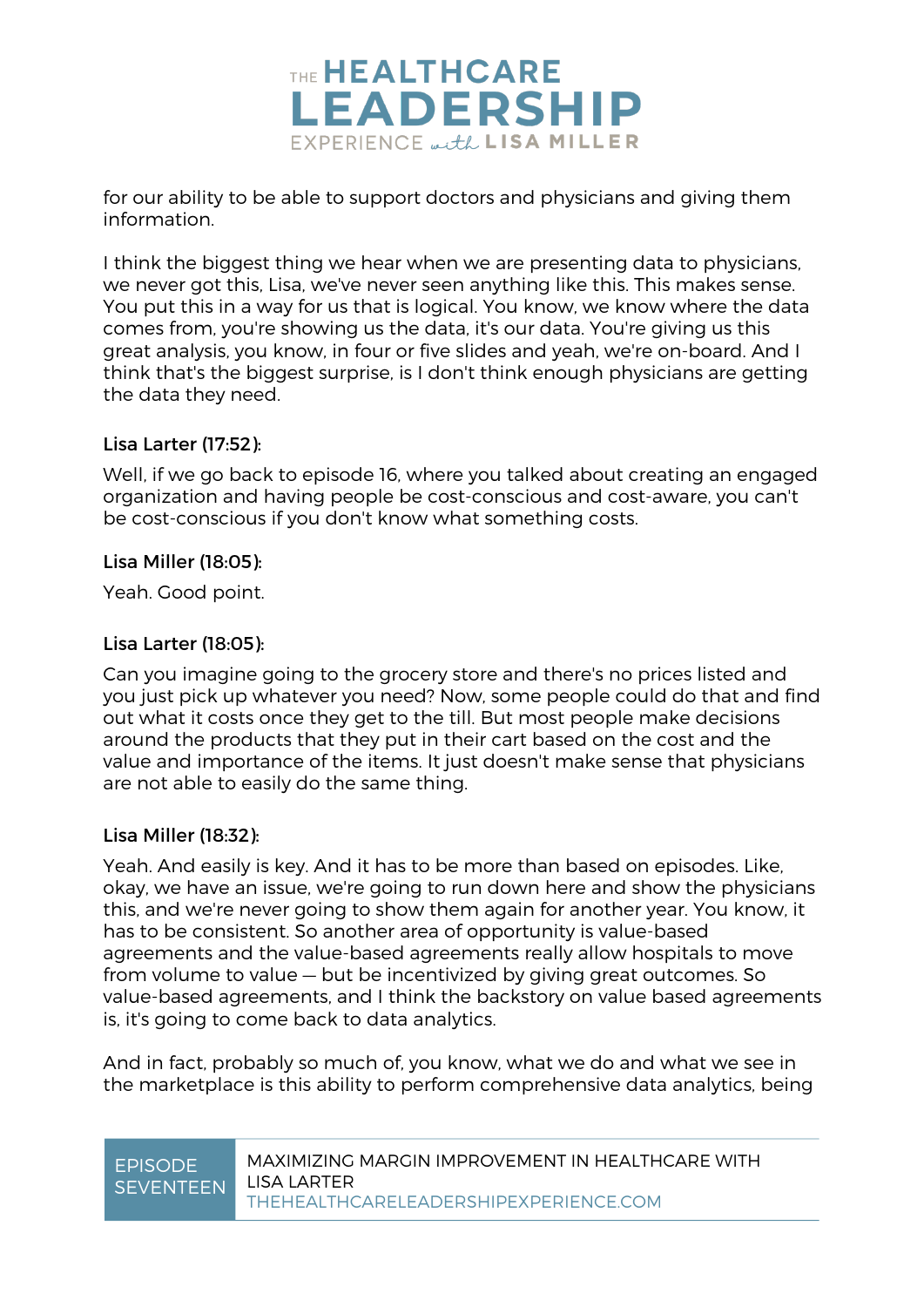

able to take 12 months of historical data, whatever that may be — whether it's cost or whether it's, you know, reimbursement data, utilization data, it could be patient, you know, data, but making sure it's 12 months at least. And putting together a strong foundation, a strong baseline of data so that you can garner insights or see those little bits of insights. You know, some are gonna pop out, but some may be slight that you would catch, but as it relates to value-based agreements, really understanding what you're trying to achieve, what your patient population is, how you need to intervene. You know, that intervention might be more virtual care, which is another big opportunity. But it, you know, might be on patient discharge. Are we giving those patients enough information? Is there a phone call after the patient gets discharged? You know, how are we supporting the patient through their process or healing process, recovery process?

So I think the value-based agreements, the opportunities to connect the managed care agreements with costs. A lot of times, you know, we have supply chain in one corner, and we have, you know, managed care, revenue, finance in another — but mapping, taking those managed care agreements and saying, wait a minute, we reimbursed implants at 10% plus cost, or we just get the cost, or we only get an implant reimbursed if it's above a \$1,000. I mean, it's just all sorts of things, but sometimes they sit in silos, but really mapping our managed care agreements directly to cost is, is a huge opportunity.

I will tell you that we consistently still find gaps or opportunities where hospitals can improve their revenue or even improve their cost structure just by understanding where those managed care agreements, you know, what, what those terms and conditions are. But with value-based agreements, you have the ability to increase your revenue. And, you know, with you having, a hospital, having your own data, your own insights can go to a managed care provider and negotiate with strength, with knowledge and negotiate a great agreement. Um, so you're getting reimbursed more money based on the value you're providing

### Lisa Larter (21:32):

Totally speaks to why people need to learn how to negotiate in all areas of life.

### Lisa Miller (21:37):

Yeah. You know, and, uh, we have an episode coming up in the future, we'll talk a little bit more about negotiations, but I definitely feel that people think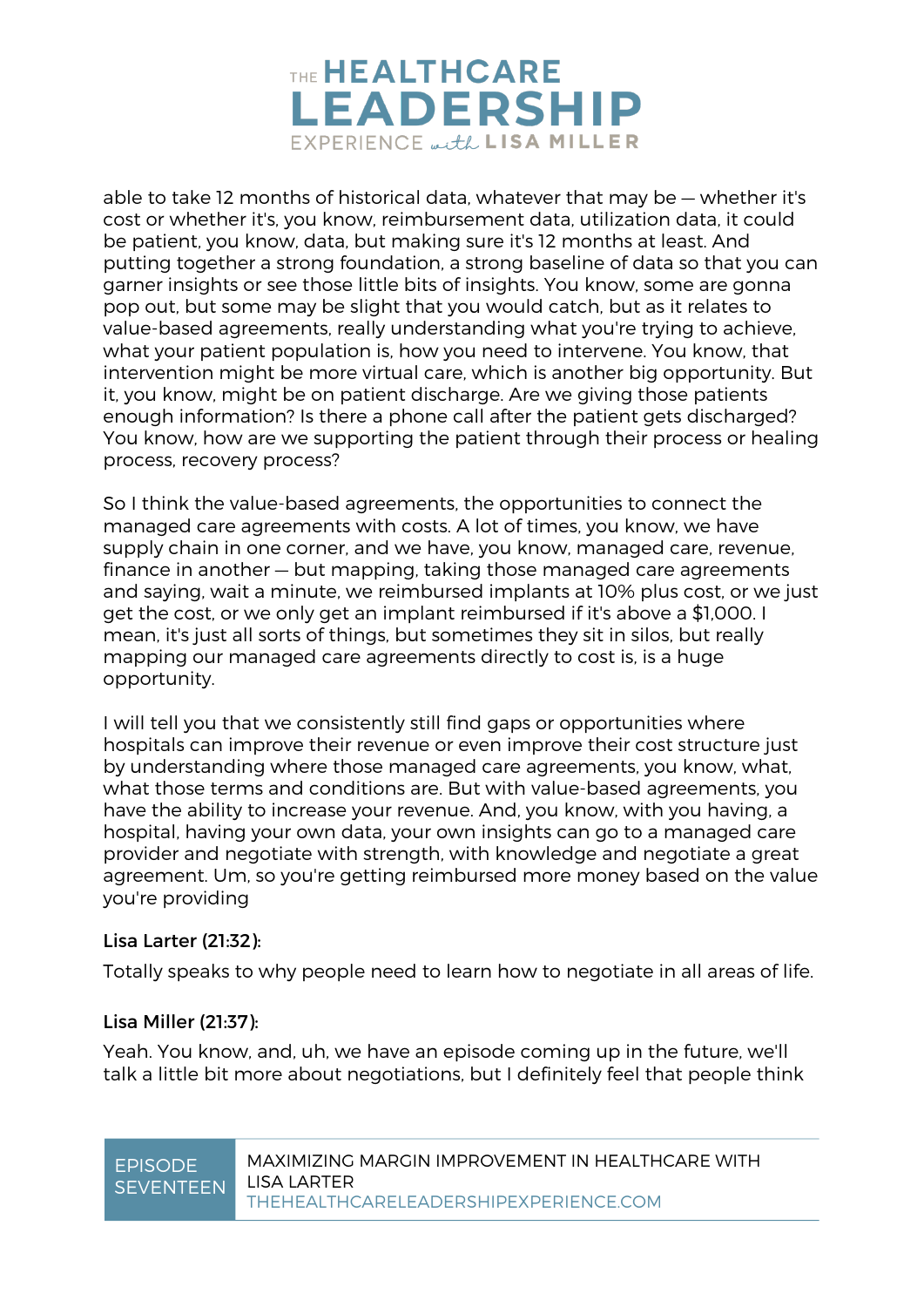

they're better negotiators than they are, there's some people who don't like it at all. But negotiation is a skill that directly ties to financial performance. And we'll talk about it in a future episode, there's actually a study performed on, uh, organizations that have a disciplined negotiation process in place and how they show their revenue actually was big. It's like 14% more than those who don't have a negotiation process in place. It's so, it's so fascinating, but negotiation is so important and there are some critical aspects, um, really knowing your data, having a strategy. And also just, you have to be comfortable. You have to have a team, there's, it's process in negotiations, but I think a lot of people just think they want to split the difference, or I'm good with just 10%, you know. And they just have these things that they feel like if they do, they win, but they live a lot of untapped opportunity. So it's a great point about negotiation.

And I think just to, to sum it up, as I talked about a foundation earlier, I quess the other bookend to this strong foundation again, is analytics. And I, and just having a really, really strong analytics capability — whether, whether it's internal, where, or utilize an outside company that does not tie to a platform, you know, we're platform agnostic. We use Power BI to pull data in and analyze data, but just having a company that has a framework or internally a framework for having strong data analytics. Because that'll be your support for costs, revenue, any other kind of outliers population management. It gives you the ability just to do a lot of work with a really comprehensive, strong data analytics capability.

### Lisa Larter (23:33):

I think that's probably one of the most important things, because if you can't measure something, you can't monitor it. And if you don't know what the actual results are of what's going on with your contracts and your agreements, then you can't identify and assess where money is being spent unnecessarily. To me, the ability to access data analytics with ease is foundational for any of this to work.

### Lisa Miller (24:04):

Absolutely. It really is. I would say a little bit of the holy grail in kind of all of our work, because it does take time. You know, you need a process, you need to be thoughtful, you need to be thinking, okay, where are the opportunities? Where are the opportunities? And you have to have a mindset of, okay, they're here, we've got to find it. And there, and there's methods you can look at your data and there's methods that you could follow, but it really is, it's, it's just so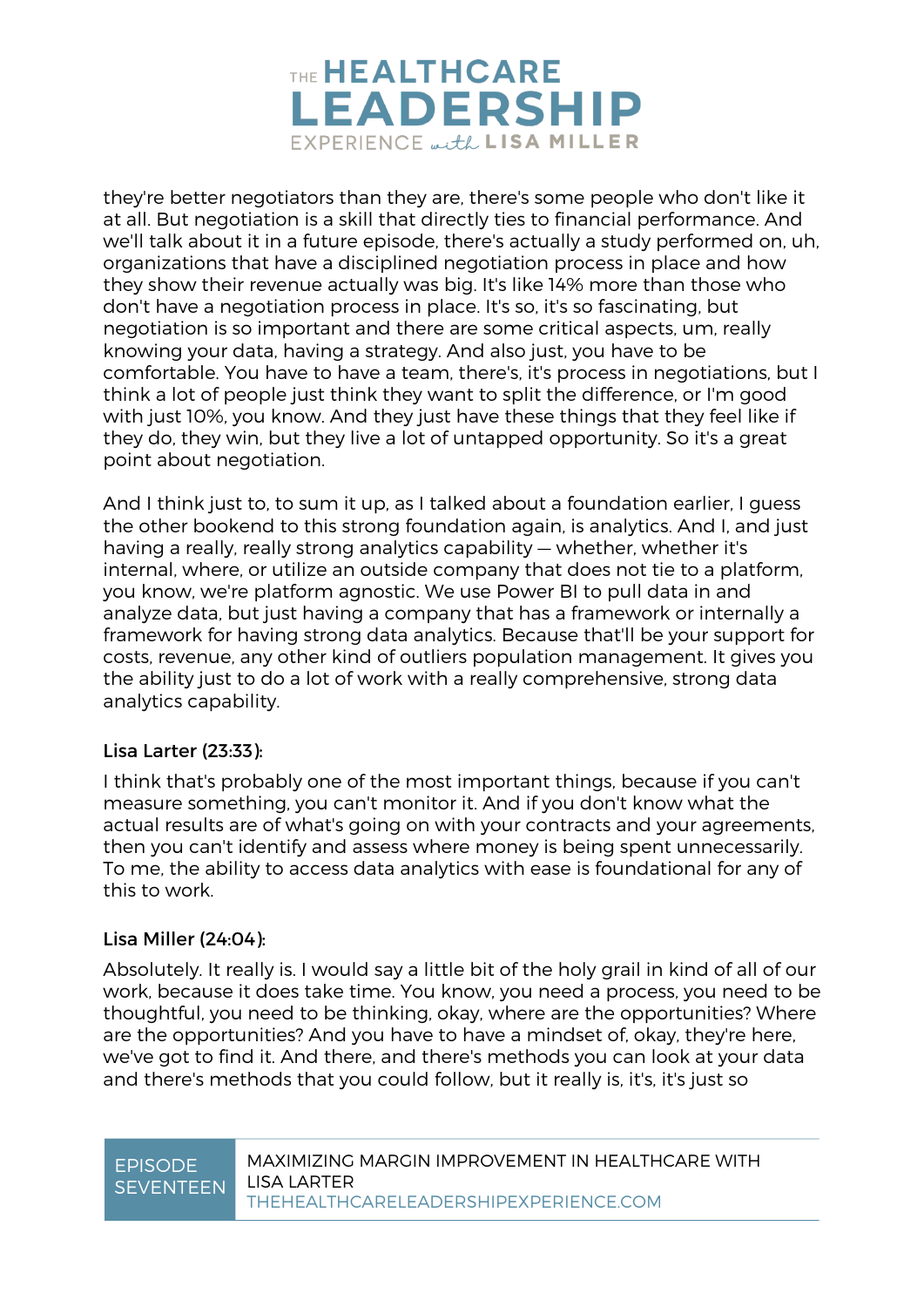

important. I can't tell you how many times where, you know, we've kind of looked at a contract and then, you know, maybe looked at a few invoices and then took a really comprehensive review and perform data analysis.

And the outcomes would have been completely different had we just looked at their agreement and only looked at one or two invoices versus taking 12 months, maybe 18 months and digging into the data and the outcomes were just, uh, night and day. And, and I think that's really key in, in everyone's work, whether it's internal or you hire someone external to help you and support your data analytics.

### Lisa Larter (25:03):

I would like to say, Lisa, that, you know, when we talk about what you were talking about, what gets in the way, I think one of the other things that gets in the way is not knowing what is possible. I know from, you know, the work that I've done with you over the last three years, that you have a patented technology that makes utilization of data analytics a heck of a lot easier for hospitals than most hospitals realize. And so I would just add that sometimes what gets in the way is not knowing what is really possible and accessible for your organization.

### Lisa Miller (25:42):

Yeah, that's a great point. Thank you, Lisa. You know, so I would say now it's about seven years ago, we were, you know, continuing our work in purchased services, which we had been doing prior to that for 15 years. We had always looked at purchased services and we're going on our 22nd year. But what I found was that it was very manual. So I literally had seven or eight employees and their whole job was just to take invoices and manually put them into spreadsheets.

So, you know, spreadsheet data analytics from the invoices and it took so much amount of time. And it just seemed to be such an enormous pain point. I mean, yes, for us, but for our clients too. And the one thing that we kept on hearing over and over again, when we would present our savings, cost savings and purchased services, they would say, wow, it's just, I didn't realize this was possible. Like you said, I didn't realize, you know, that this was there. And, you know, it was because of the attention to detail, the deep analytics, but very resource-driven, very high manual.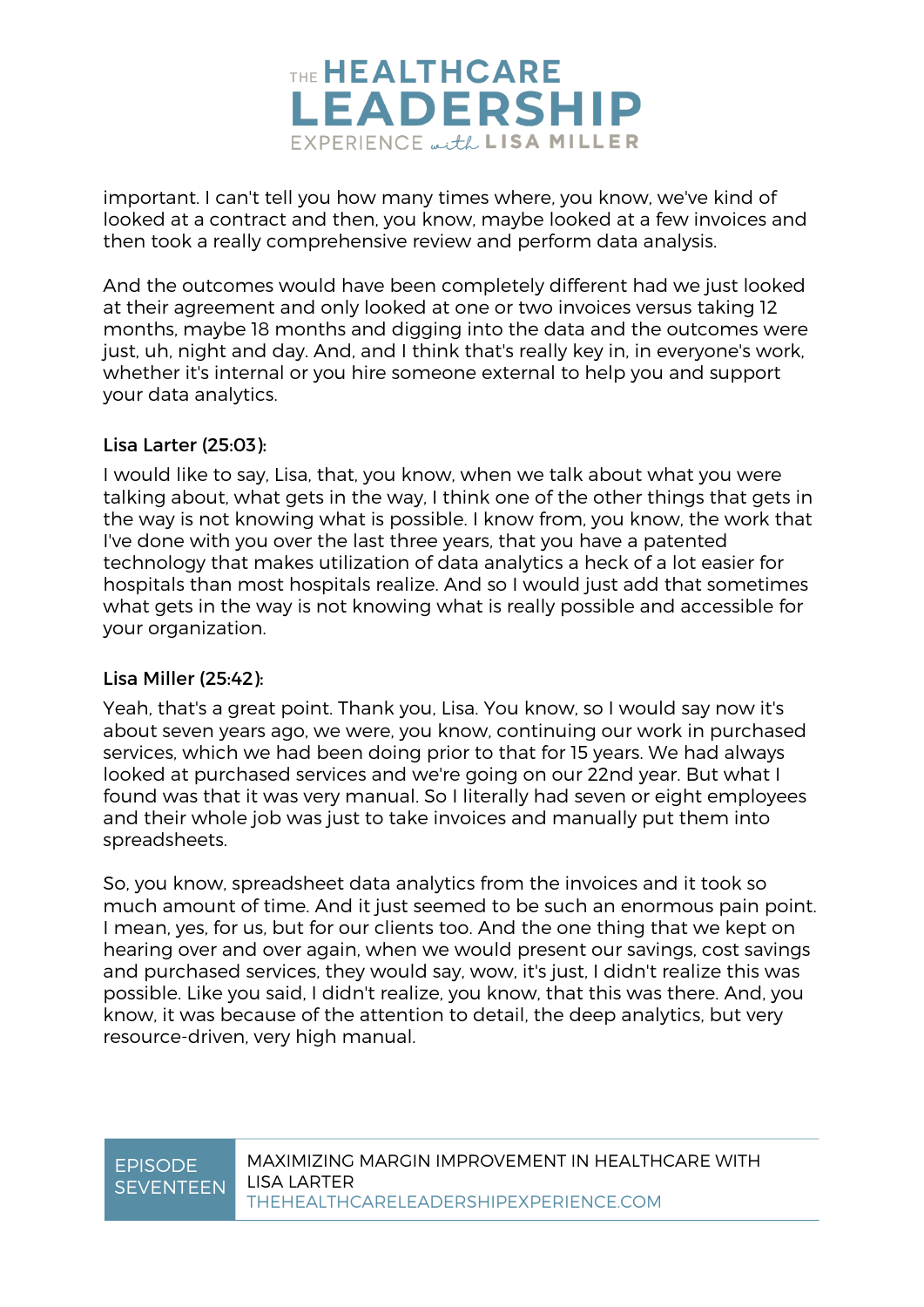

So it just got me thinking a little differently, like what if we automated this? And so we went down this road of figuring out how to take that data at the invoices, but in a structured way. And so that led us to, you know, getting a patented technology. We're at the second year of having that, and we're able to take the data from the invoices and we're not scraping it, we're pulling it down in a structured way. And we pull it right into data, you know, analytics. And I agree with you, I was on a call last week with a really large health system. And, you know, they have a GPO who they're working with on purchased services, but they're not allowed to work with anybody else.

And that's a whole other conversation, I, you know, I can't imagine that a GPO can tell them who they can work with, but they're not allowed to work with anybody else. But in the conversation, I asked them, how do you get to your invoice line-item details? And he's like, uh, I, it's manual. I, yeah, I guess that tool doesn't, that yeah, they don't do that. They, they don't, they, they don't have to manually put it in or it's spot checking. And, and just all of a sudden, I could see his mind shifting, like over the call, like wait a minute, how do we get to the line items.

You know, you could have 15, 10, 7 hospitals. How do you get the line item details for your purchased services spend? And I could see his mind shifting like, wait a minute, you're right. I'm just looking at a categorization tool or just the RFP tool, everything is manual. What am I missing? And so I think this idea of not knowing what's available and it's not, you know, for us, for our purchased services technology, but there's so many things in the marketplace that I do feel like, you know, that allow hospitals to kind of say, wait a minute, no, we could do it that way. So it's a great point, Lisa, thank you.

### Lisa Larter (28:36):

Yeah, no problem. I think it's a shame that any vendor would tell someone that they're not allowed to work with somebody who can help them do better work.

### Lisa Miller (28:44):

Yeah. I think that's, I think that's one of the most surprising things. I'm disappointed most because, you know, again, I think GPOs are an important part of our ecosystem, but I think that they have to — whether they like it or not — you know, they have to work in a world where other experts that they don't own, they can't buy all the experts. Right? They don't own, are giving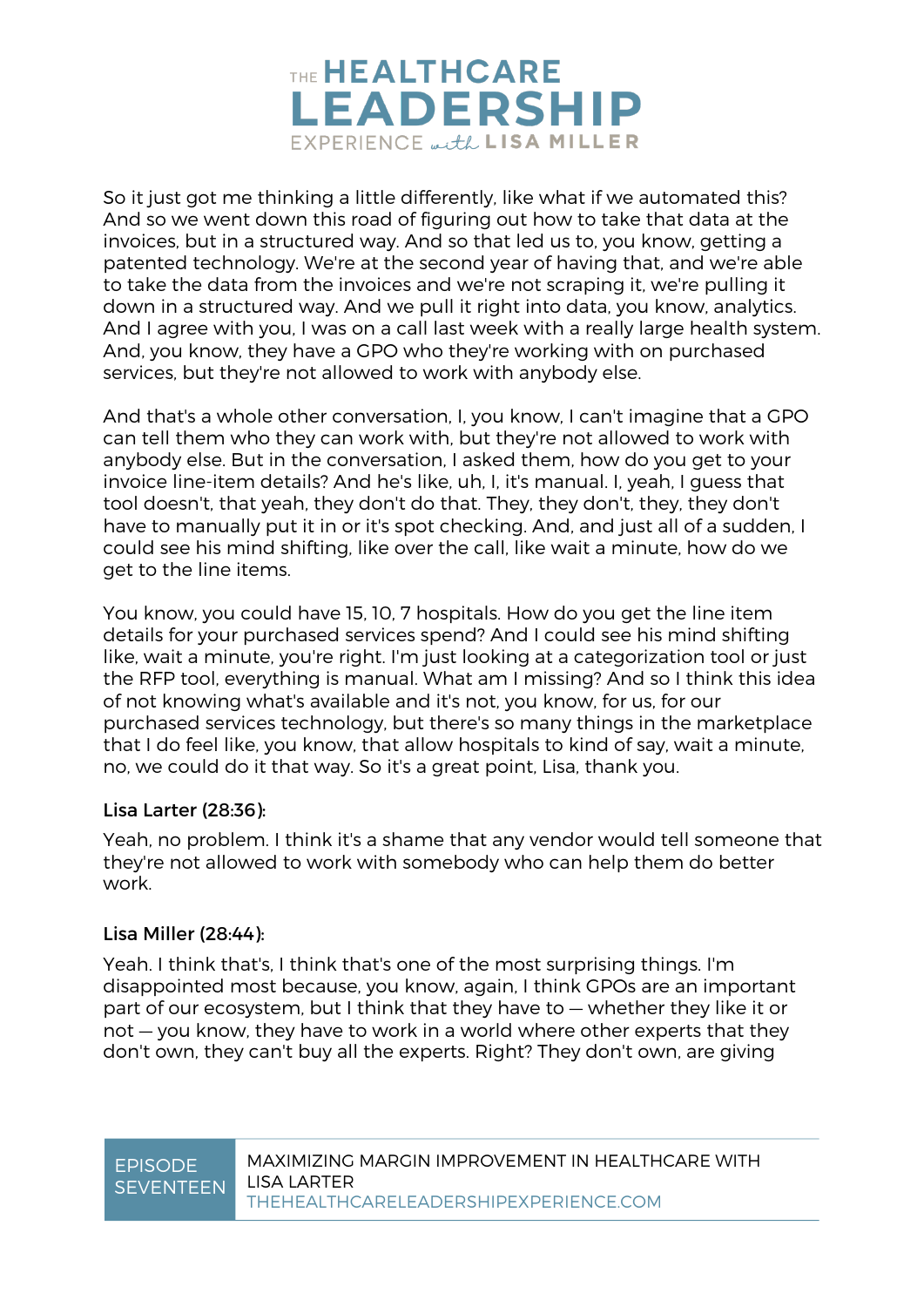

hospitals other sources of, to save money, to increase their revenue. They can't be the only source.

### Lisa Larter (29:14):

It doesn't make sense though. Like, I mean, again, I am not…I am a marketing person. I run a small business and do strategy and advisement work. But in my mind, I'm trying to imagine you as my client. And I'm trying to imagine me saying to you that contractually, you are only allowed to use our marketing services and you're not allowed to retain anyone else for any iota of marketing. You'd look at me and you would think I was crazy, you know, in the business world that would never fly.

### Lisa Miller (29:48):

It doesn't, there's nowhere in business that it flies. There's nowhere. I mean, it's like telling Apple, Walmart, you know, you can't buy any of your products only through the group purchasing-

### Lisa Larter (30:00):

Right.

### Lisa Miller (30:01):

They would look at you like, are you kidding me? It would never happen. It doesn't happen. And there's just no reason for it. And in fact, I think it's the opposite. We live in a world where these costs are mapped to patients cost as well. So, if a hospital decides and wants to use a company to help them with their savings or their reimbursement or anything outside of a GPO, no GPO should be telling them they can't do that, or making them feel pressure from using someone else. It really has come a long way from why the [inaudible 00:30:36] was created.

But, you know, with the admin fees that they get back and really wanting to control all of the hospital supply spend, you know, whether it's for admin fee spend or we're also really not to let those hospitals know there could be something else better for them in terms of pricing or contracts. And so, I do encourage hospitals to kind of rethink that strategy again, as GPOs is part of their strategy. No one should ever tell a hospital who they can use in any way, shape, or form. It, it wouldn't work in the business world. It's a shame that, you know, it's kind of happening on the healthcare side.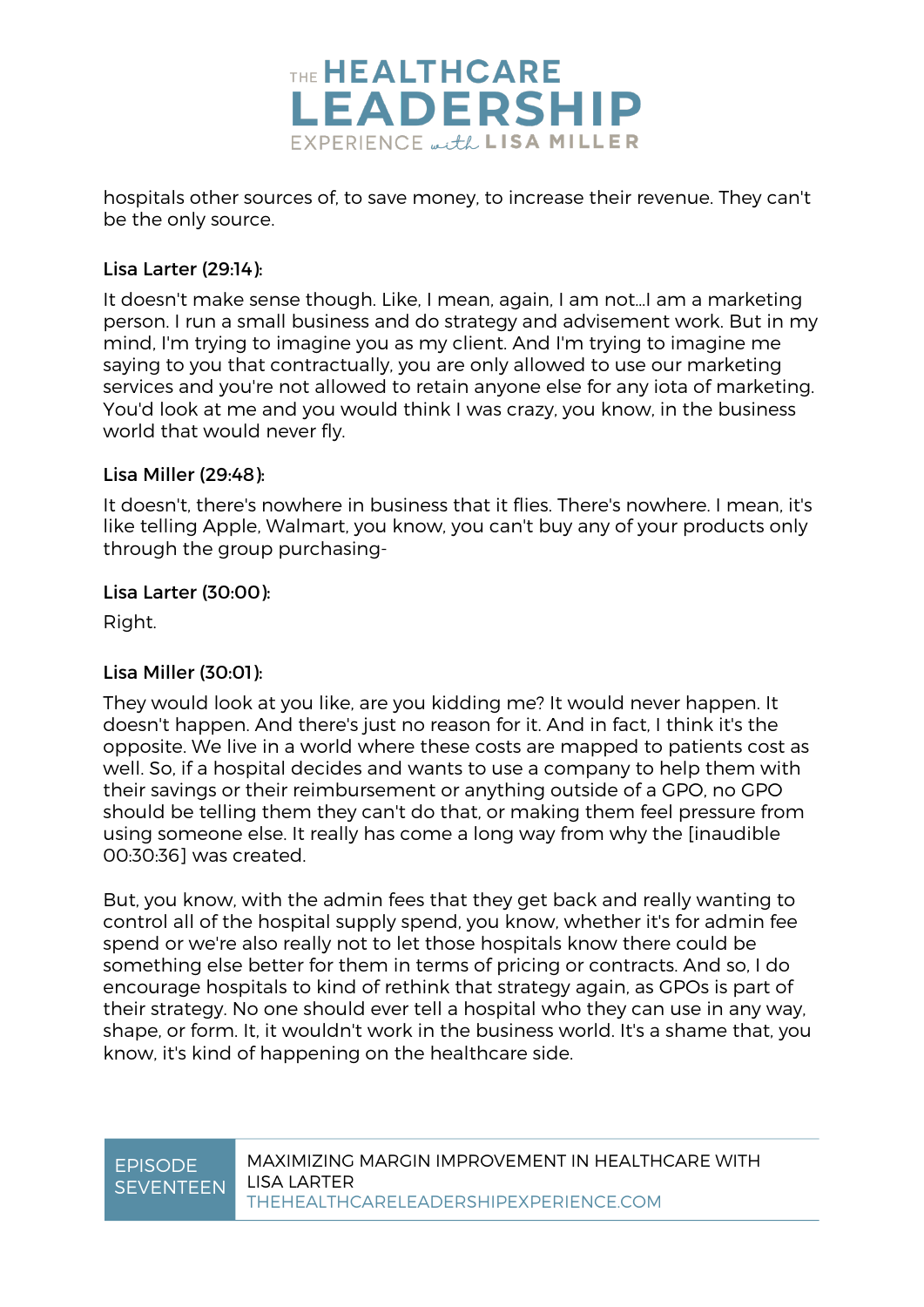

### Lisa Larter (31:15):

Right. And it just reinforces your message about negotiation and being able to negotiate the type of agreement with a GPO and or any service provider that you need. And that also, that negotiation isn't always just about money, it's about freedom and flexibility of choice.

### Lisa Miller (31:33):

Yeah, absolutely. It's going through your contracts and all your contracts. I mean, in fact, your GPO, you know, for all hospitals, probably their GPO is their largest agreement, and we don't see it on the AP spend, but it's because of this admin fee share situation where the GPS get the admin dollars from the vendors. But if you were to look at that spend and look at the admin fee dollars that come in, as well as the money that's spent, it's probably every hospital's largest vendor. And that agreement should be for auditing reasons, for all kinds of reasons, just for, good healthy practices should be the one that's reviewed closely. And in fact, I know that FTI Consulting has a great offering where they go in and they kind of review the GPO agreement in terms of conditions. And if the hospital wants to do an RFP, I believe, you know, FTI Consulting is offering those RFP services to, you know, for hospitals, but really to review the agreements, there are T's and C's in the agreements. And, and again, there should be no way, shape or form in an agreement that says you're restricted from using a third-party consultant. I mean, they're kind of a thirdparty consultant too. I mean, there's, you know, and we probably could have this conversation for hours and hours.

I'm very passionate about hospitals getting the best cost savings, getting the best advisory services and being able to have the freedom and flexibility to do that because ultimately this is about patient care. This isn't about driving more revenue for a GPO. This is about cost savings for hospitals and we're all in the solution together. So we'll have to have a conversation about that. And in fact, I do have an episode with John Reese, uh, from FTI Consulting, which is really interesting. One of our episodes from a few months ago, you can check out, it was, it was a great episode.

So as we wrap up maximizing margin improvements in healthcare, I want to talk about engaging your team. And, you know, since everyone has a budget, aligning their goals, you know, to margin improvement initiatives is commonplace, right? Usually, you know, that's what happens.

However, I think when you're giving all your departments or teams a goal, I think you have to add providing support and resources to help them achieve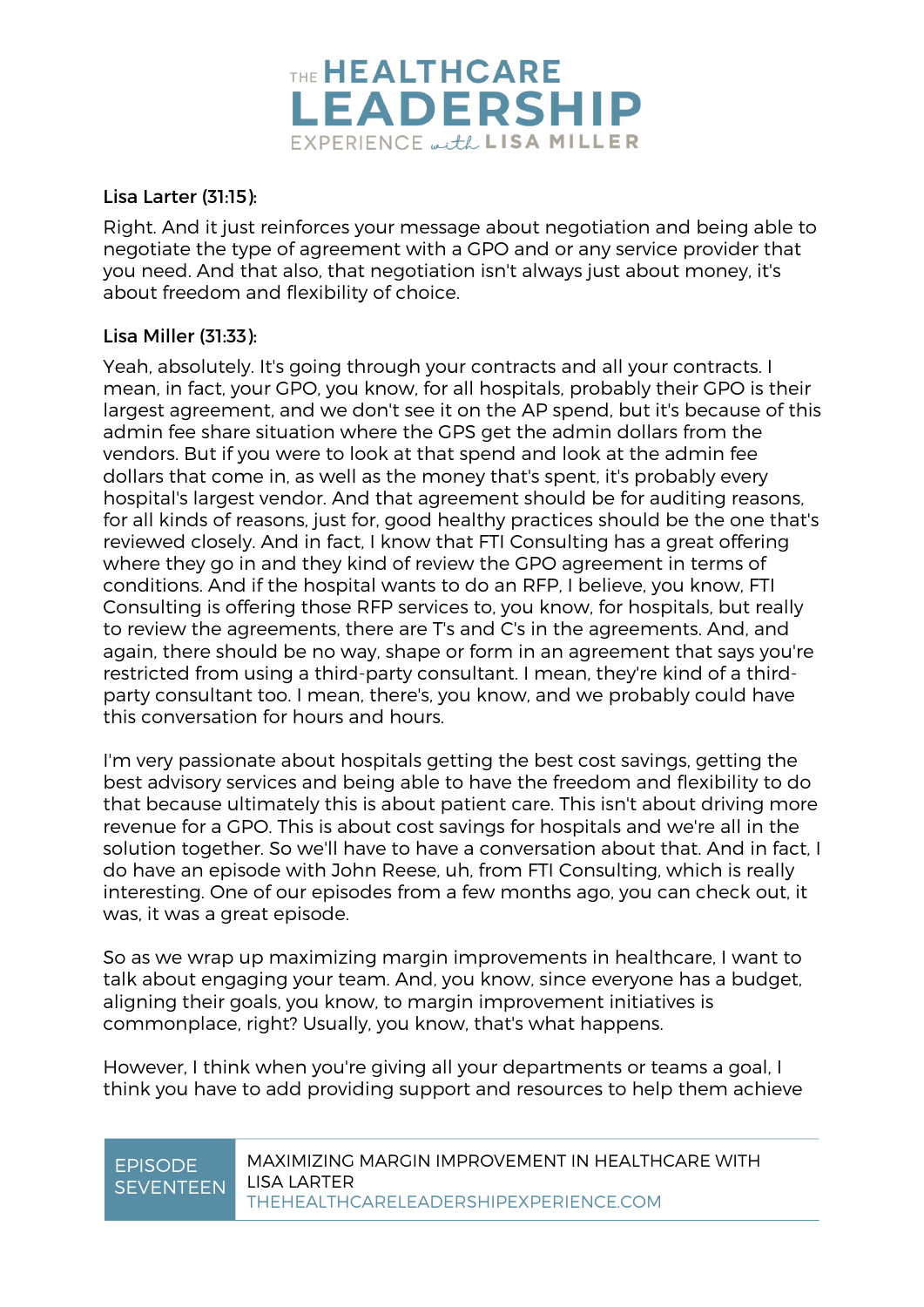

the outcome to that equation. And I go back to my example of, um, the hospital puts that into their process every two years to have reviews. But, you know, for instance, let's say, uh, there are, uh, several teams that need to focus on a margin-improvement initiatives. So, it could be a cost side, a revenue side, value-based agreements, data, analytics, whatever those might be for your organization. Are you allowing your, are you giving your teams, let's say negotiation training? Are you giving them project management training?

I mean, a lot of hospitals have one or two project managers and they're overwhelmed. Like, would it be better to equip some of your teams to teach them project management or teach them about negotiations or even a basic course on data analytics? Or saying, listen, you have a budget, you can go out and bring in a company, you know, to help with benchmarking or to help achieve the goal. And here are the constraints, you know, here's the budget, or if they're performance-based, that's great, you know, because they'll help you and you'll be aligned together and there's no upfront money. They can help, you know, drive that goal and they're financially invested. But I think it's really important that you give your teams resources.

Sometimes teams, they're all ha- they, they want to be able to accomplish these big goals, but for whatever reason, they don't sometimes have the expertise, the insights or they, they need training or education. So I think that's really important. And I think the most important first step you can make is even ask them what skills they need and what training they want, because they might tell you I'm uncomfortable with negotiations. I'm uncomfortable knowing what's available in the marketplace, like I don't know how to do that. Like you, asking them what they need and maybe, you know, having those options available to them.

So I think, again, as we're wrapping up. I think what we've covered today on the show is really important. You know, there's just a lot of ways to maximize margin improvement, but I think some of the key points are, you know, this has to be maybe a SWAT team you have that's outside of process improvement because you're always going to have issues coming up. You know, unfortunately, COVID is probably going to continue to be an obstacle or a challenge for us. I think it's also really important that we continue to look at the cost side. And I think that's a, a big opportunity along with data analytics

So I encourage you to listen to episode six with Ray O'Kelly on high-performing healthcare and hospital contract, and it's a great episode. And our next week's show is cost aware for patient care. And we've got seven skills we're going to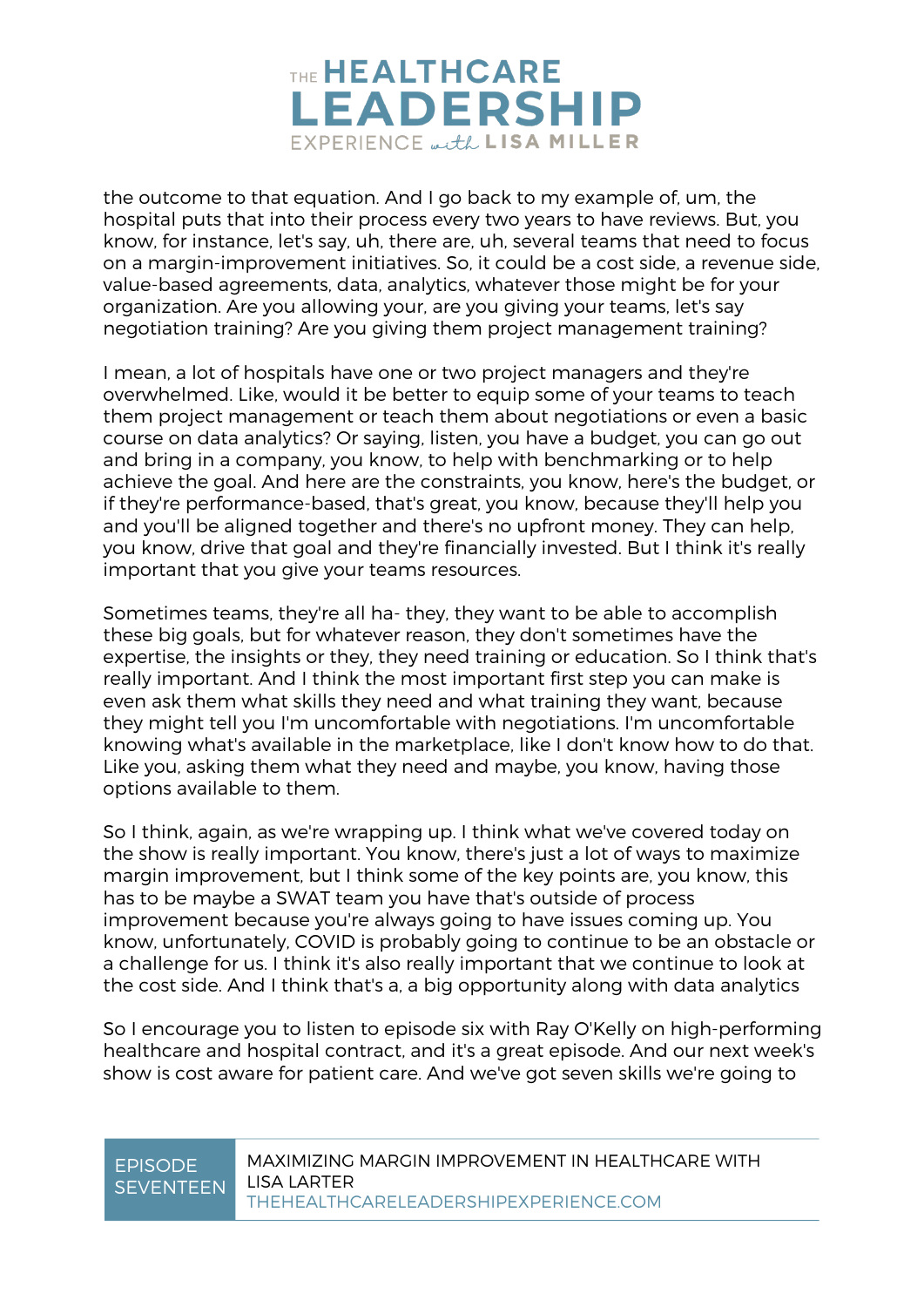

talk to everyone about. So Lisa, thank you for having this discussion with me and look forward to future discussions.

### Lisa Larter (36:55):

Thanks for including me. I always enjoy hearing how passionate you are about helping hospitals. And I'm always blown away by how much you know about this industry.

### Lisa Miller (37:06):

Thank you. Well, I've been around a little bit, but, um, it really does, you know, our, our team here at VIE, we love what we do and we've got great hospitals working very hard. And you know, we want to help them achieve their mission, so we'll continue to do that.

Everyone, we'll look forward to, uh, your comments, your feedback. If you'd like to have us talk about a specific topic, please let me know. Thank you.

### Leah (37:31):

Hi, this is Leah. You were listening to my mom's podcast, the Healthcare Leadership Experience.

### Fernando (37:38):

Hi, this is Fernando. If you would like to speak with my mom, just email her.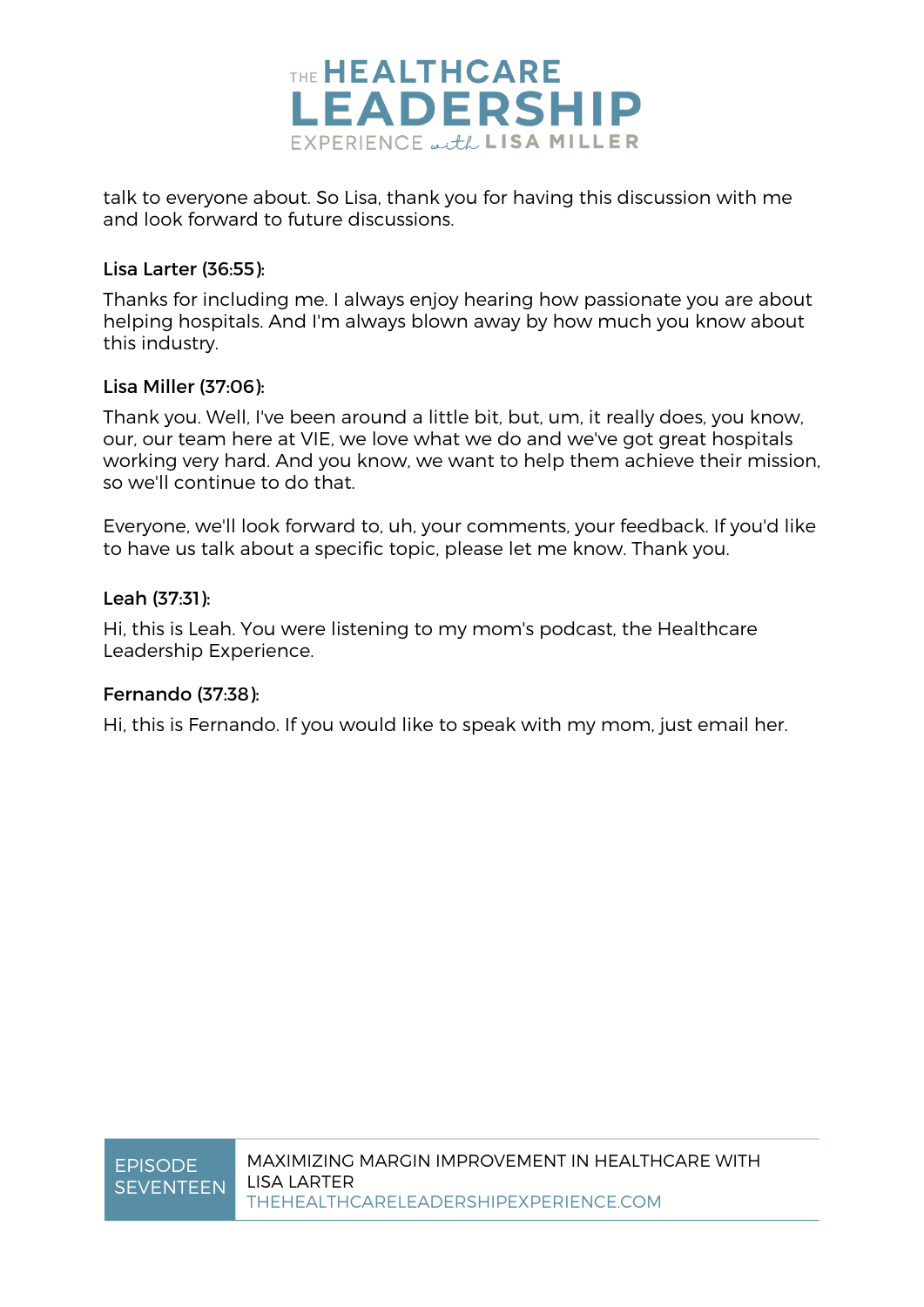## THE HEALTHCARE **EADERSHIP** EXPERIENCE with LISA MILLER

### MEET LISA MILLER



It's important for hospitals to have a clearly defined cost savings strategy with purchased services as a component to that strategy. We provide our clients with a focused roadmap to achieve those savings through our expertise since 1999

Lisa Miller launched VIE Healthcare Consulting in 1999 to provide leading-edge financial and operational consulting for hospitals, healthcare institutions, and all providers of patient care.

She has become a recognized leader in

healthcare operational performance improvement, and with her team has generated more than \$720 million in financial improvements for VIE Healthcare's clients.

Lisa is a trusted advisor to hospital leaders on operational strategies within margin improvement, process improvements, technology/ telehealth, the patient experience, and growth opportunities.

Her innovative projects include VIE Healthcare's EXCITE! Program, a performance improvement workshop that captures employee ideas and translates them into profit improvement initiatives, and Patient Journey Mapping®, an effective qualitative approach for visualizing patient experience to achieve clinical, operating, and financial improvements.

Lisa has developed patented technology for healthcare financial improvement within purchased services; in addition to a technology that increases patient satisfaction through front line insights.

Lisa received a BS degree in Business Administration from Eastern University in Pennsylvania and a Masters in Healthcare Administration from Seton Hall University in New Jersey.

She is a member of the National Honor Society for Healthcare Administration - Upsilon Phi Delta. Her book The Entrepreneurial Hospital is being published by Taylor Francis.